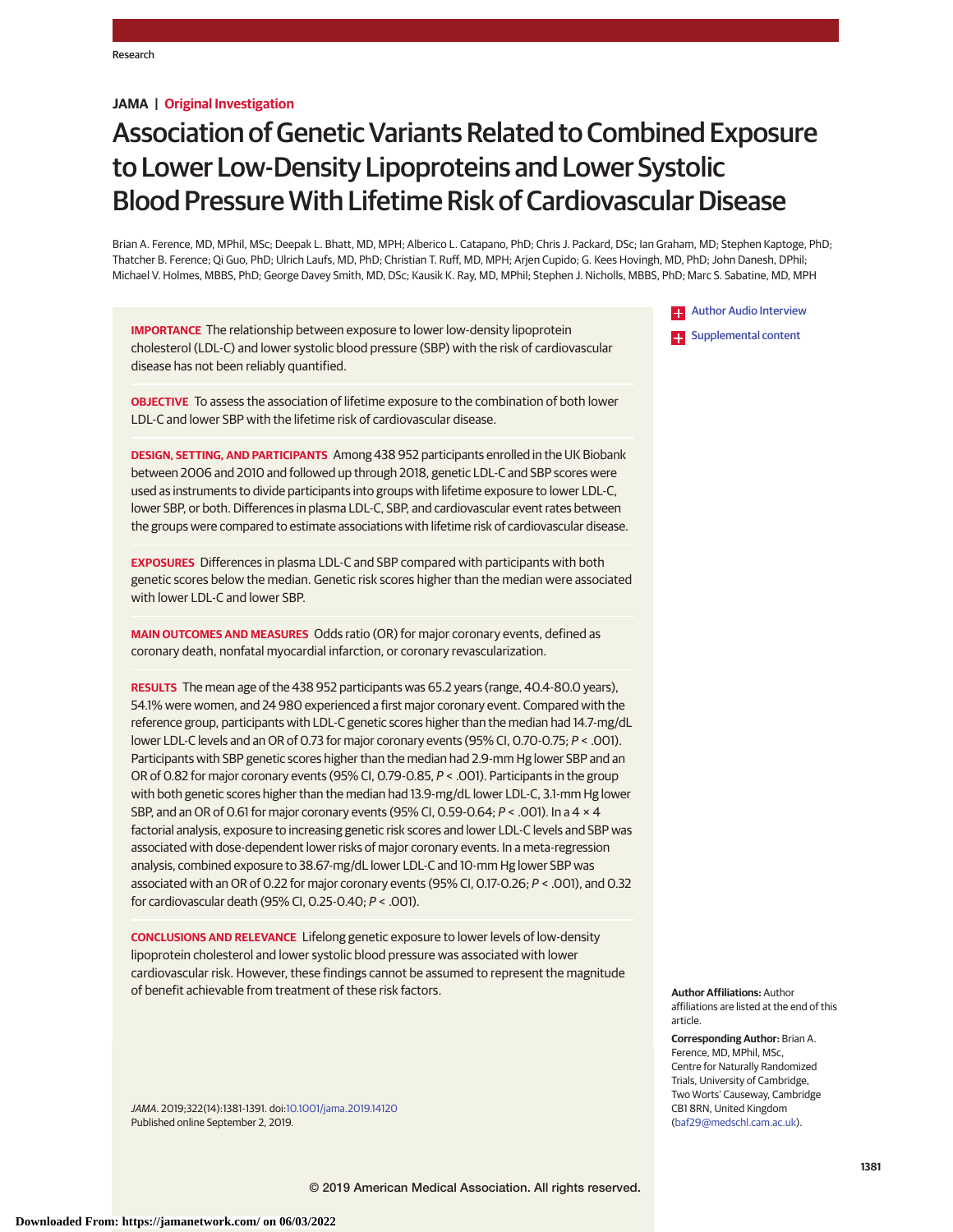werous randomized trials have demonstrated that treat-<br>
ment for up to 5 years with therapies that reduce low-<br>
density lipoprotein cholesterol (LDL-C) and systolic blood<br>
pressure (SBP) reduce the risk of cardiovascular o ment for up to 5 years with therapies that reduce lowpressure (SBP) reduce the risk of cardiovascular events.<sup>1-3</sup> In addition, mendelian randomization studies suggest that the benefit of exposure to lower LDL-C levels and lower SBP may accumulate over time.<sup>4-8</sup> Because the biological effects of LDL-C and SBPmay be cumulative, long-term exposure to the combination of both could potentially substantially reduce the lifetime risk of cardiovascular disease.<sup>9-11</sup> However, the association of combined lifetime exposure toboth lowerLDL-C and lower SBPwith the risk of cardiovascular disease has not been reliably quantified.

Ideally, this question would be addressed by conducting a randomized trial to minimize the effect of confounding that can occur in observational studies.However, a randomized trial evaluating the association between maintaining prolonged exposure to both lower LDL-C levels and lower SBPwith the risk of cardiovascular disease would take several decades to complete, and therefore is unlikely to ever be conducted. In an attempt to fill this evidence gap, this study used genetic variants associated with lower LDL-C levels and SBP as instruments of randomization to divide participants into groups with lifelong exposure to lower LDL-C levels, lower SBP, or both; and then compared the differences in plasma LDL-C, SBP, and cardiovascular event rates in each group to estimate the association of combined lifetime exposure with the lifetime risk of cardiovascular disease in a manner analogous to a long-term randomized clinical trial. The primary objective of this study was to assess and quantify the association of prolonged exposure to the combination of both lower LDL-C and lower SBP with the lifetime risk of cardiovascular disease.

## Methods

### Study Population

The study included individual-level data from participants enrolled in the UK Biobank study recruited between 2006 and 2010 from 22 assessment centers across the United Kingdom who self-identified as being of white ancestry.<sup>12</sup> Participants who had missing values for either cardiovascular outcomes; 1 or more of the variants included in the LDL-C or SBP genetic scores; 1 or more of the first 5 principal components of ancestry; or both plasma LDL-C and SBP were excluded from the analysis. The KING [Kinship-based Inference for Genomewide association studies] toolset was used to identify up to third-degree relatedness based on kinship coefficients of more than 0.044.<sup>13</sup> The UK Biobank has ethical approval from the Northwest Multi-Center Research Ethics Committee, and all participants provided written informed consent.

## Instruments of Randomization

To construct the genetic LDL-C score, a total of 100 exome variants were identified that have been previously shown to be associated with LDL-C at the genome-wide level of significance and were in low-linkage disequilibrium with each other ( $r^2$ <0.1).<sup>14</sup> The exposure allele for each variant was defined as the allele associated with lower LDL-C. A weighted genetic LDL-C score was then calculated for each participant by summing the number of

## **Key Points**

**Question** What is the association between genetic variants related to lower low-density lipoprotein cholesterol (LDL-C) levels and lower systolic blood pressure (SBP) with lifetime risk of cardiovascular disease?

**Findings** In mendelian randomization analyses involving 438 952 participants, genetic variants related to lower LDL-C and lower SBP were significantly associated with independent, additive, and dose-dependent lower risk of cardiovascular disease. For example, participants with genetic variants associated with both 14-mg/dL lower LDL-C and 3-mm Hg lower SBP had an odds ratio of 0.61 for major coronary events (coronary death, myocardial infarction, or coronary revascularization).

**Meaning** Lifelong genetic exposure to lower levels of low-density lipoprotein cholesterol and lower systolic blood pressure was associated with lower cardiovascular risk.

LDL-C–lowering alleles that persons inherited at each variant included in the score weighted by the association of each variant with LDL-C measured in milligrams per deciliter conditional on the association of all other variants included in the score as measured among participants in the UK Biobank without cardiovascular disease (eTable 1 in the [Supplement\)](https://jama.jamanetwork.com/article.aspx?doi=10.1001/jama.2019.14120&utm_campaign=articlePDF%26utm_medium=articlePDFlink%26utm_source=articlePDF%26utm_content=jama.2019.14120).

Similarly, to construct the genetic SBP score, a total of 61 exome variants were identified that were previously shown to be associated with SBP at the genome-wide level of significance and that were in low-linkage disequilibrium with each other (*r2* <0.1).15,16The exposure allele for each variant was defined as the allele associated with lower SBP. A weighted genetic SBP score was then calculated for each participant by summing the number of SBP-lowering alleles that persons inherited at each variant included in the score weighted by the association of each variant with SBP measured in millimeters of mercury (mm Hg) conditional on the association of all other variants included in the score as measured among UK Biobank participants without cardiovascular disease (eTable 2 in the [Supplement\)](https://jama.jamanetwork.com/article.aspx?doi=10.1001/jama.2019.14120&utm_campaign=articlePDF%26utm_medium=articlePDFlink%26utm_source=articlePDF%26utm_content=jama.2019.14120).

For sensitivity analyses, unweighted genetic scores and genetic scores weighted by the association of each variant with LDL-C and SBP reported in the exome consortia were also calculated for each participant.

## Study Outcomes

The primary outcome was major coronary events defined as a composite of coronary death, nonfatal myocardial infarction, or coronary revascularization. The key secondary outcome was major cardiovascular events (MCVEs) defined as the occurrence of a major coronary event or ischemic stroke (eTable 3 in the [Supplement\)](https://jama.jamanetwork.com/article.aspx?doi=10.1001/jama.2019.14120&utm_campaign=articlePDF%26utm_medium=articlePDFlink%26utm_source=articlePDF%26utm_content=jama.2019.14120).

## Study Design

To conduct the  $2 \times 2$  factorial analysis, each genetic score was first dichotomized as higher than or lower than the median value for that score. Because the LDL-C– or SBP-lowering allele at each variant included in either score is inherited approximately randomly at the time of conception<sup>17,18</sup> and because each variant is inherited independently from all other variants included in either score by virtue of being in low-linkage disequilibrium with all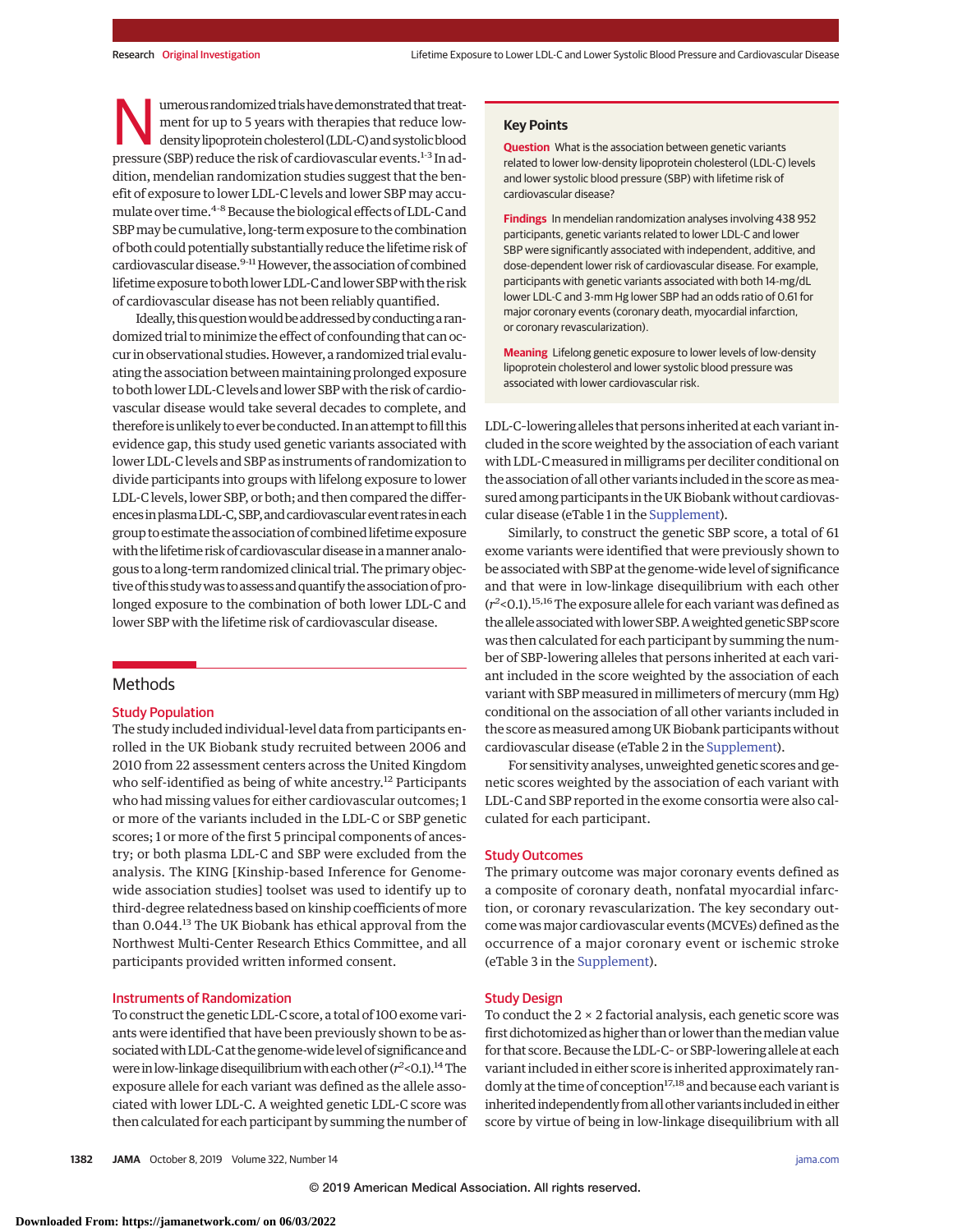



divided into 2 more groups based on whether their systolic blood pressure

To convert LDL-cholesterol from mg/dL to mmol/L, multiply by 0.0259.

other variants, the number of LDL-C lowering alleles and SBP lowering alleles, respectively, that each person inherits in either score should also be random. These genetic scores were used as instruments of randomization to divide participants into 4 groups.19-21 First, participants were divided into 2 groups based on whether their genetic LDL-C score was equal to or lower than, or higher than the median value. Next, participants in either of these 2 groups were then divided into 2more groups based on whether their genetic SBP score was equal to or lower than or was higher than themedian value. This process divided all participants into 1 of 4 groups: the reference group, a group with LDL-C genetic scoreshigher than themedian (resulting in lowerLDL-C), a group with SBP genetic scores higher than the median (resulting in lower SBP), and a group with both LDL-C and SBP genetic scores higher than themedian (resulting in both lower LDL-C and lower SBP) as shown in Figure 1. The success of the randomization scheme was assessed by comparing baseline characteristics among participants in each group. To assess dose-response, participants were divided into 4 groups based on the quartile values of their LDL-C and SBP scores, respectively, and a  $4 \times 4$  factorial analysis was conducted.

## Statistical Analysis

The genetic scores were used only as instruments of randomization without further assumptions. The mean differences in LDL-C, SBP, and cardiovascular event rates between each group being compared was directly measured to estimate the separate and combined associations of exposure to lower LDL-C, lower SBP, or both with the risk of cardiovascular events. The differences in LDL-C and SBP between groups was calculated as the difference in the crude means in each group, and by using linear regression adjusted for age, sex, body mass index, current smoking status, and the first 5 principal components of ancestry.The differences in the risk of cardiovascular eventswas measured by comparing the number of events in each group, and by using logistic regression using the same adjustments as performed in the linear regression analyses. A *z* test was used to assess for interactions between pairs of subgroups, and Cochran *Q* test was used when comparing more than 2 subgroups.

Incident and prevalent cases of disease were combined to maximize power, under the implicit assumption that all events occur incident to a genetic exposure. Because the date of occurrence for prevalent events was not known, a sensitivity analyses using generalized linear models was performed to calculate relative risks using log-binomial regression and a log link function. The relative risk estimates were then compared to the estimates of association derived from the logistic regression analyses to assess the quantitative change of combining incident and prevalent outcomes in the primary analysis.

To estimate the association of combined exposure to both 38.67 mg/dL or 1 mmol/L (to convert mg/dL to mmol/L, multiply by 0.0259) lower LDL-C and 10 mm Hg lower SBP on the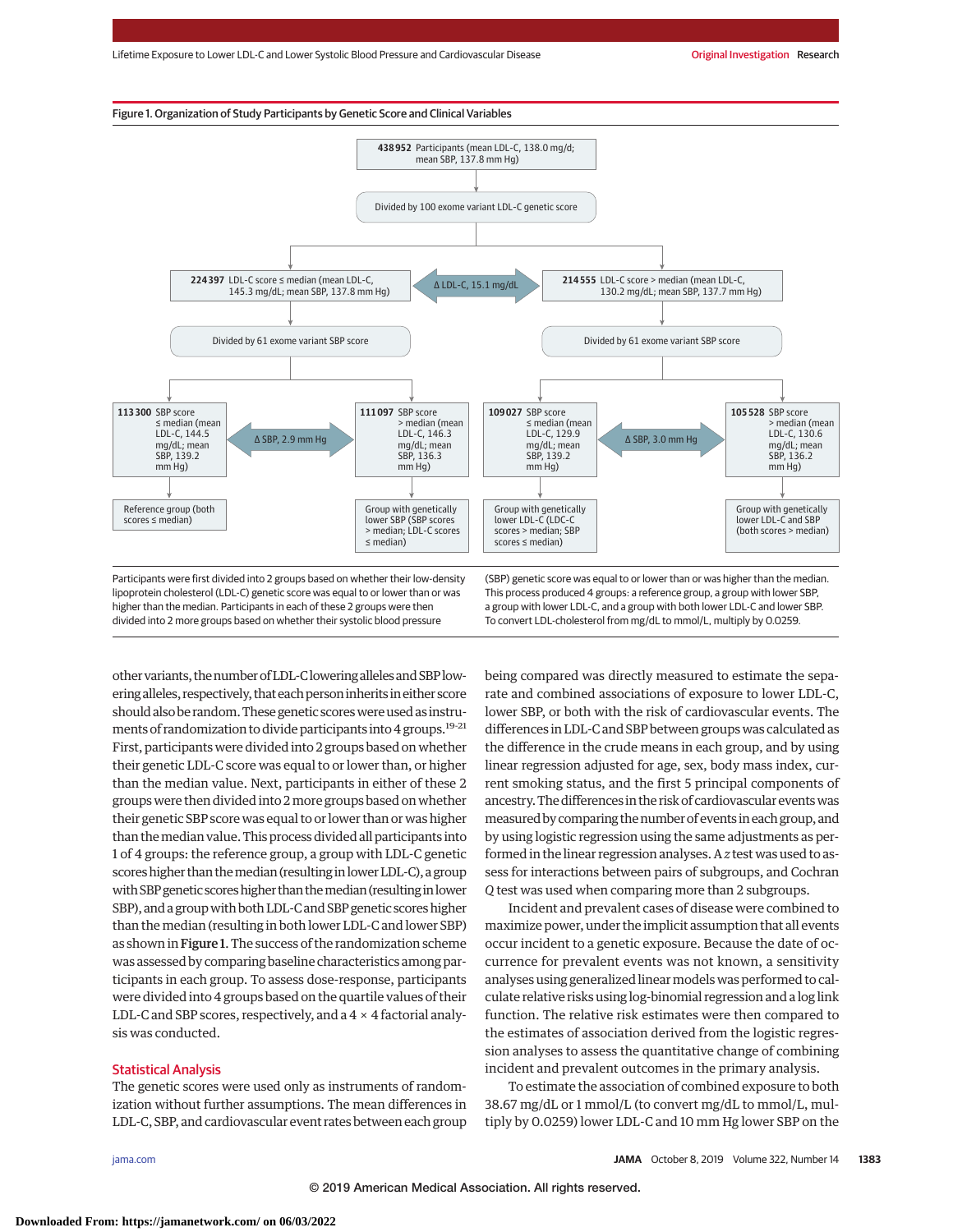|                                                | Group, Mean (SD)                                   |                                                                                               |                                                                                                 |                                                                                        |
|------------------------------------------------|----------------------------------------------------|-----------------------------------------------------------------------------------------------|-------------------------------------------------------------------------------------------------|----------------------------------------------------------------------------------------|
| <b>Baseline Characteristics</b>                | Reference<br>(Both Genetic<br>$Scores \le Median)$ | <b>Genetically Lower SBP</b><br>(SBP Genetic Score > Median;<br>LDL-C Genetic Score ≤ Median) | <b>Genetically Lower LDL-C</b><br>(LDL-C Genetic Score > Median;<br>SBP Genetic Score ≤ Median) | <b>Both Genetically Lower SBP</b><br>and Lower LDL-C<br>(Both Genetic Scores > Median) |
| No. of participants                            | 113 300                                            | 111097                                                                                        | 109 027                                                                                         | 105 528                                                                                |
| Age, y                                         | 65.2(8.0)                                          | 65.2(8.0)                                                                                     | 65.3(8.0)                                                                                       | 65.3(8.0)                                                                              |
| Sex, No. (%)                                   |                                                    |                                                                                               |                                                                                                 |                                                                                        |
| Women                                          | 61295 (54.1)                                       | 60 437 (54.4)                                                                                 | 59 202 (54.3)                                                                                   | 57 091 (54.1)                                                                          |
| Men                                            | 52 005 (45.9)                                      | 50 660 (45.6)                                                                                 | 49 825 (45.7)                                                                                   | 48 437 (45.9)                                                                          |
| Height, cm                                     | 168.6(9.2)                                         | 168.6(9.2)                                                                                    | 168.7(9.3)                                                                                      | 168.8(9.3)                                                                             |
| Weight, kg                                     | 77.9(15.8)                                         | 78.1 (15.9)                                                                                   | 78.3 (15.9)                                                                                     | 78.5(16.0)                                                                             |
| <b>BMI</b>                                     | 27.3(4.7)                                          | 27.4(4.7)                                                                                     | 27.4(4.8)                                                                                       | 27.5(4.8)                                                                              |
| Hip, cm                                        | 103.2(9.1)                                         | 103.4(9.1)                                                                                    | 103.4(9.2)                                                                                      | 103.6(9.3)                                                                             |
| Waist, cm                                      | 90.0(13.4)                                         | 90.2(13.5)                                                                                    | 90.3(13.5)                                                                                      | 90.5(13.5)                                                                             |
| Waist-to-hip ratio                             | 0.87(0.1)                                          | 0.87(0.1)                                                                                     | 0.87(0.1)                                                                                       | 0.87(0.1)                                                                              |
| Smoker, No. (%)                                |                                                    |                                                                                               |                                                                                                 |                                                                                        |
| Current                                        | 8044(7.1)                                          | 7888 (7.1)                                                                                    | 8068 (7.4)                                                                                      | 7492 (7.1)                                                                             |
| Former                                         | 27 192 (24.0)                                      | 26 885 (24.2)                                                                                 | 26 385 (24.2)                                                                                   | 25 432 (24.1)                                                                          |
| Ever                                           | 35 236 (31.1)                                      | 34773 (31.3)                                                                                  | 34 453 (31.7)                                                                                   | 32 925 (31.2)                                                                          |
| Creatinine, mg/dL                              | 71.9(17.8)                                         | 72.0(18.8)                                                                                    | 72.5 (17.4)                                                                                     | 72.6(17.6)                                                                             |
| Cystatin-C, mg/L                               | 0.91(0.2)                                          | 0.91(0.2)                                                                                     | 0.91(0.2)                                                                                       | 0.91(0.2)                                                                              |
| Lipids, mg/dL                                  |                                                    |                                                                                               |                                                                                                 |                                                                                        |
| LDL-C                                          | 144.5 (34.4)                                       | 146.3 (34.5)                                                                                  | 129.9 (30.9)                                                                                    | 130.6 (30.8)                                                                           |
| Apo B                                          | 108.9 (23.9)                                       | 110.1(24.0)                                                                                   | 96.8(21.9)                                                                                      | 97.3(21.9)                                                                             |
| Total cholesterol                              | 228.3(45.5)                                        | 230.5(45.5)                                                                                   | 211.5(41.0)                                                                                     | 212.4 (40.9)                                                                           |
| HDL-C                                          | 55.8(14.6)                                         | 55.8(14.5)                                                                                    | 56.6(15.1)                                                                                      | 56.6(15.0)                                                                             |
| Triglycerides, median (IQR)                    | 157.2 (94.6-193.0)                                 | 158.8 (95.2-195.3)                                                                            | 151.8 (91.2-186.3)                                                                              | 152.7 (91.5-188.0)                                                                     |
| Non-HDL-C                                      | 172.5(42.4)                                        | 174.7(42.6)                                                                                   | 154.9 (38.6)                                                                                    | 155.8 (38.6)                                                                           |
| Blood pressure, mm Hq                          |                                                    |                                                                                               |                                                                                                 |                                                                                        |
| Systolic                                       | 139.2 (18.7)                                       | 136.3 (18.4)                                                                                  | 139.2 (18.7)                                                                                    | 136.2 (18.4)                                                                           |
| <b>Diastolic</b>                               | 82.6(10.1)                                         | 81.2(10.0)                                                                                    | 82.8 (10.2)                                                                                     | 81.4(10.1)                                                                             |
| Current treatment, No. (%)                     |                                                    |                                                                                               |                                                                                                 |                                                                                        |
| Current lipid-lowering therapy                 | 24 532 (21.7)                                      | 21 921 (19.7)                                                                                 | 15 796 (14.5)                                                                                   | 13799 (13.1)                                                                           |
| Current BP-lowering therapy                    | 27 006 (23.8)                                      | 19 949 (18.0)                                                                                 | 25 289 (23.2)                                                                                   | 18 294 (17.3)                                                                          |
| Both current lipid-<br>and BP-lowering therapy | 15 950 (14.1)                                      | 12 296 (11.1)                                                                                 | 11 304 (10.4)                                                                                   | 8711(8.3)                                                                              |

Table. Baseline Characteristics of Participants in a Study of Exposure to Lower LDL-C and Lower SBP and Cardiovascular Disease

Abbreviation: apo B, apolipoprotein B; BMI, body mass index, calculated as weight in kilograms divided by height in meters squared; HDL-C, high-density lipoprotein cholesterol; LDL-C, low-density lipoprotein cholesterol.

SI conversion factors: To convert cholesterol from mg/dL to mmol/L, multiply by 0.0259; creatinine from mg/dL to μmol/L, multiply by 88.4; triglycerides from mg/dL to mmol/L, multiply by 0.0113.

risk of cardiovascular events, a meta-regression analysis was performed by regressing the association with major coronary events for each of the 15 groups in the 4 × 4 factorial analysis by the differences in LDL-C and SBP for each group compared with the reference group (defined as the group with the lowest quartile value for both the LDL-C and SBP scores).

In a test of external replication, geneticLDL-C and SBP scores were calculated using summary data from 184 305 participants enrolled in the Coronary Artery Disease Genome-Wide Replication and Meta-analysis (CARDIOGRAM) plus the Coronary Artery Disease (C4D) genetics consortium (CARDIoGRAMplusC4D) meta-analysis of genome-wide association studies. $^{22}$  The association between a 38.67-mg/dL lower LDL-C and a 10-mm Hg lower SBP was estimated by regressing the log odds for coronary heart disease for each variant measured in the CARDIOGRAMplusC4D study by the conditional association of that variant with both LDL-C and SBP among participants in the UK Biobank in a 2-sample multivariable mendelian randomization regression analysis forced to pass through the origin. Pleiotropy was assessed using the MR Egger method.<sup>23</sup>

All analyses were performed using Stata (version 16; StataCorp), or R (version 3.2.2; R Project for Statistical Computing). A 2-tailed *P* value less than .05 was considered statistically significant. Because no adjustment was made for multiple testing, findings from secondary and sensitivity analyses should be interpreted as exploratory.

Additional information is provided in the [Supplement.](https://jama.jamanetwork.com/article.aspx?doi=10.1001/jama.2019.14120&utm_campaign=articlePDF%26utm_medium=articlePDFlink%26utm_source=articlePDF%26utm_content=jama.2019.14120)

## **Results**

#### Participant Characteristics

A total of 459 322 participants self-identified as being of white ancestry. Of these, a total of 20 370 participants (4.4%) had missing data for either cardiovascular outcomes, 1 or more of the variants included in the LDL-C or SBP genetic scores, 1 ormore of the first 5 principal components of ancestry, or both plasma LDL-C and SBP; and were therefore excluded from the analysis. Among the 438 952 remaining participants included in this study, the mean age was 65.2 years (range, 40.4-80.0 years), 54.1% were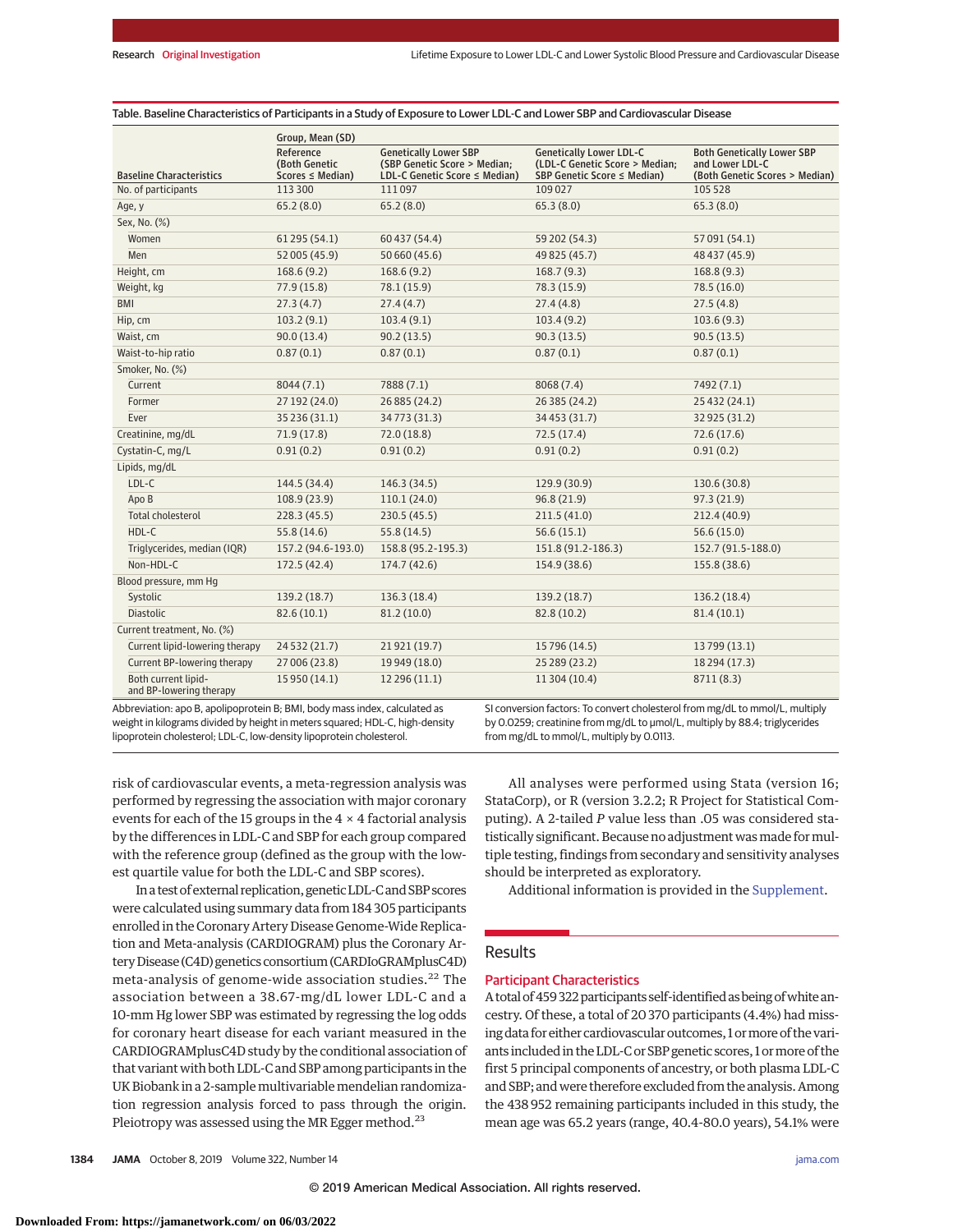#### Figure 2. Assessment of Independent Associations of Lower LDL-C and Lower SBP With the Risk of Major Coronary Events

**A** Association of exposure to lower LDL-C with risk of major coronary events stratified by quartiles of SBP score

|                           |                        |                                        | Associations for the observed difference in LDL-C |                |                                      |         |
|---------------------------|------------------------|----------------------------------------|---------------------------------------------------|----------------|--------------------------------------|---------|
|                           | No. of<br>Participants | Difference in<br>LDL-C Score.<br>mq/dL | <b>Odds Ratio</b><br>(95% CI)                     | Lower LDL-C    | <b>Favors Favors</b><br>Higher LDL-C | P Value |
| By quartiles of SBP score |                        |                                        |                                                   |                |                                      |         |
|                           | 111951                 | $-14.7$                                | $0.73(0.69 - 0.77)$                               | $\blacksquare$ |                                      | < 0.01  |
| $\overline{2}$            | 110376                 | $-14.7$                                | $0.73(0.69-0.77)$                                 | ÷              |                                      | < 0.01  |
| 3                         | 109196                 | $-15.5$                                | $0.74(0.70-0.78)$                                 | $-1$           |                                      | < 0.01  |
| 4                         | 107429                 | $-15.7$                                | $0.75(0.71-0.80)$                                 | - 1            |                                      | < 0.01  |
| Overall                   | 438952                 | $-15.1$                                | $0.74(0.72-0.76)$                                 | П              |                                      | < 0.01  |
|                           |                        |                                        | 0.6                                               |                |                                      |         |
|                           |                        |                                        |                                                   |                | Odds Ratio (95% CI)                  |         |

*P* Value Favors Lower LDL-C Favors Higher LDL-C Odds Ratio (95% CI) No. of Participants Difference in LDL-C Score, mg/dL By quartiles of SBP score Odds Ratio (95% CI) 1 0.43 (0.39-0.48) 111951 –38.67 <.001 Overall 0.46 (0.43-0.48) 438952 –38.67 <.001 2 0.43 (0.39-0.48) 110376 –38.67 <.001 3 0.47 (0.42-0.51) 109196 –38.67 <.001 4 0.49 (0.44-0.55) 107429 –38.67 <.001 Associations scaled for a 38.67 mg/dL difference in LDL-C  $0.2$  1 2

**B** Association of exposure to lower SBP with risk of major coronary events stratified by quartiles of LDL-C score

| Associations for the observed difference in SBP |                        |                             |                        |                            |                                  |         |  |  |  |
|-------------------------------------------------|------------------------|-----------------------------|------------------------|----------------------------|----------------------------------|---------|--|--|--|
|                                                 | No. of<br>Participants | Difference in<br>SBP, mm Hq | Odds Ratio<br>(95% CI) | Favors<br><b>Lower SBP</b> | Favors<br>÷<br><b>Higher SBP</b> | P Value |  |  |  |
| By quartiles of SBP score                       |                        |                             |                        |                            |                                  |         |  |  |  |
| LDL-C score quartile                            |                        |                             |                        |                            |                                  |         |  |  |  |
|                                                 | 113257                 | $-2.8$                      | $0.83(0.79-0.87)$      | - 1                        |                                  | < 0.01  |  |  |  |
|                                                 | 111140                 | $-3$                        | $0.81(0.77-0.86)$      | - -                        |                                  | < 0.01  |  |  |  |
| 3                                               | 108799                 | $-3$                        | $0.84(0.80-0.89)$      | $-$                        |                                  | < 0.01  |  |  |  |
| 4                                               | 105756                 | $-2.8$                      | $0.85(0.80-0.90)$      | $-$                        |                                  | < 0.01  |  |  |  |
| Overall                                         | 438952                 | $-2.9$                      | $0.83(0.81 - 0.86)$    | п                          |                                  | < 0.01  |  |  |  |
|                                                 |                        |                             |                        |                            |                                  |         |  |  |  |
|                                                 |                        |                             | 0.6                    |                            |                                  |         |  |  |  |

Odds Ratio (95% CI)

|                           |                        |                             | Associations scaled for a 10-mm Hg difference in SBP |                             |                                    |         |
|---------------------------|------------------------|-----------------------------|------------------------------------------------------|-----------------------------|------------------------------------|---------|
|                           | No. of<br>Participants | Difference in<br>SBP, mm Hq | Odds Ratio<br>(95% CI)                               | Favors:<br><b>Lower SBP</b> | <b>Favors</b><br><b>Higher SBP</b> | P Value |
| By quartiles of SBP score |                        |                             |                                                      |                             |                                    |         |
| LDL-C score quartile      |                        |                             |                                                      |                             |                                    |         |
| $\mathbf{1}$              | 113257                 | $-10$                       | $0.54(0.48-0.61)$                                    | — <b>—</b>                  |                                    | < 0.01  |
| $\overline{2}$            | 111140                 | $-10$                       | $0.53(0.46-0.60)$                                    | $-$                         |                                    | < 0.01  |
| 3                         | 108799                 | $-10$                       | $0.58(0.50-0.66)$                                    | --                          |                                    | < 0.01  |
| $\overline{4}$            | 105756                 | $-10$                       | $0.57(0.48-0.66)$                                    |                             |                                    | < 0.01  |
| Overall                   | 438952                 | $-10$                       | $0.55(0.52 - 0.59)$                                  | œ                           |                                    | < 0.01  |
|                           |                        |                             |                                                      | 0.2<br>Odds Ratio (95% CI)  | $\overline{\phantom{a}}$           |         |

A, The top part of the panel presents the observed differences in low-density lipoprotein cholesterol (LDL-C) level and odds ratio for major coronary events for participants with LDL-C genetic scores higher than the median compared with participants with LDL-C scores equal to or lower than the median, both overall and stratified by quartiles of the systolic blood pressure (SBP) genetic score. The bottom part of panel A presents the same comparisons scaled for a 38.67 mg/dL difference in LDL-C. (To convert mg/dL to mmol/L, multiply by 0.0259.)

B, The top part of the panel presents the observed differences in SBP and odds ratio for major coronary events for participants with SBP genetic scores higher than the median compared with participants with SBP scores equal to or lower than the median, both overall and stratified by quartiles of the LDL-C genetic score. The bottom part of panel B presents the same comparisons scaled for a 10-mm Hg difference in SBP.

women, and 24 980 experienced a first major coronary event. There were no significant differences in any nonlipid- or non– blood pressure–related baseline characteristics between the groups, which is consistent with random partitioning of participants into each group by the LDL-C and SBP genetic scores (Table).

# Independent Associations of LDL-C and SBP

In the entire study sample, participants with LDL-C genetic scores higher than themedian had 15.1-mg/dL lower LDL-C and an OR for major coronary events of 0.74 (95% CI, 0.72-0.76; *P* < .001) compared with participants with LDL-C scores equal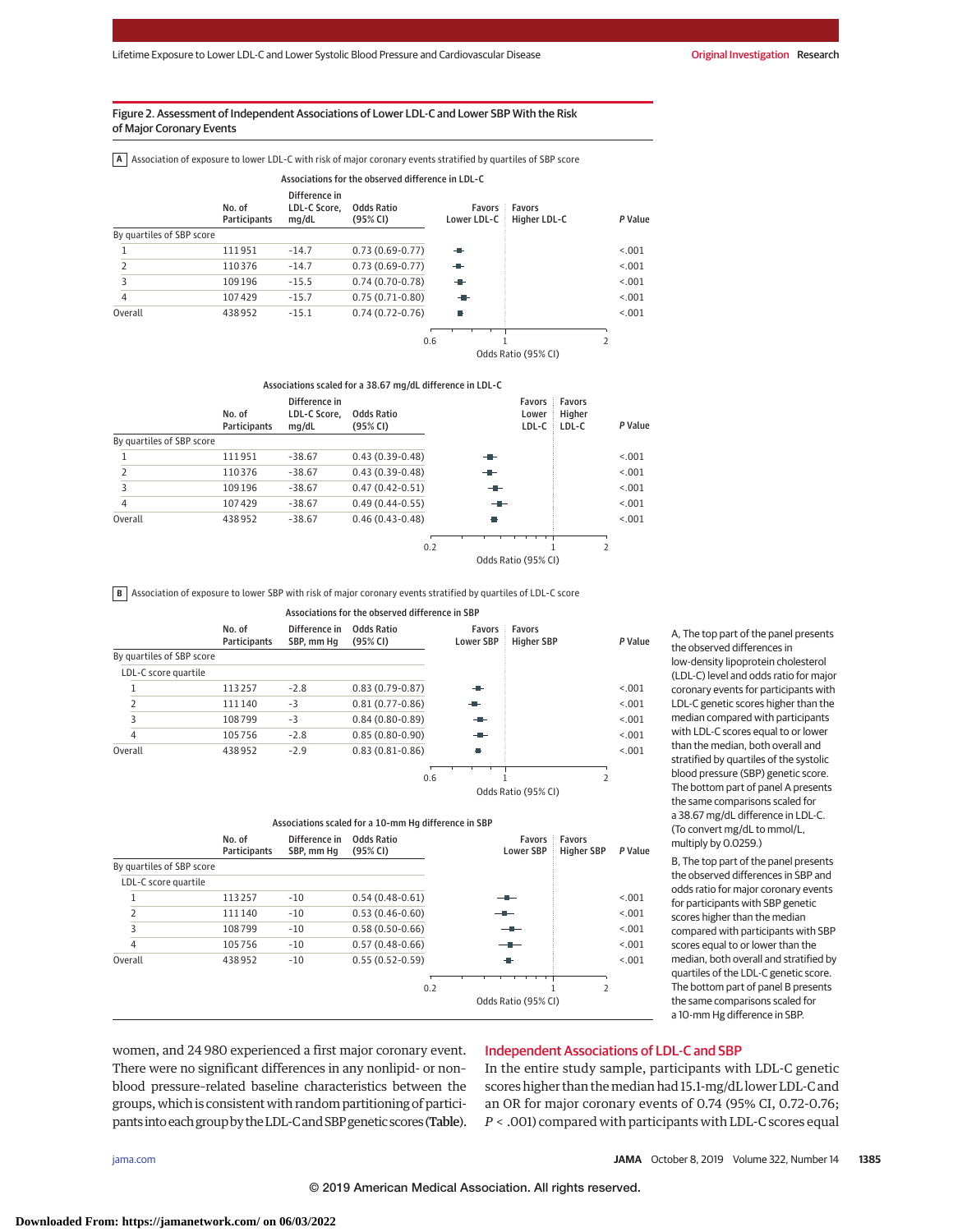#### Figure 3. Associations of Exposure to Lower LDL-C, Lower SBP, or Both With Risk of Major Coronary Events

**A** Associations for the observed difference in LDL-C and SBP vs reference group

|                           | No. of<br><b>Participants</b> | No. of<br>Events | Difference in<br>LDL-C Score.<br>mq/dL | Difference in<br>SBP. mm Ha | <b>Odds Ratio</b><br>(95% CI) | <b>Favors Lower</b><br>LDL-C. Lower<br>SBP, or Both | <b>Favors Higher</b><br>LDL-C, Higher<br>SBP, or Both | P Value |
|---------------------------|-------------------------------|------------------|----------------------------------------|-----------------------------|-------------------------------|-----------------------------------------------------|-------------------------------------------------------|---------|
| Lower LDL-C and lower SBP | 105528                        | 4832             | $-13.9$                                | $-3.1$                      | $0.61(0.59-0.64)$             |                                                     |                                                       | < 001   |
| Lower LDL-C               | 109027                        | 5784             | $-14.7$                                | $-0.1$                      | $0.73(0.70-0.75)$             | Ð                                                   |                                                       | < 0.001 |
| Lower SBP                 | 111097                        | 6515             | 1.6                                    | $-2.9$                      | $0.82(0.80 - 0.85)$           | ÷                                                   |                                                       | < 0.001 |
| Reference                 | 113300                        | 7849             |                                        |                             |                               |                                                     |                                                       |         |
|                           |                               |                  |                                        |                             |                               | 0.6                                                 |                                                       |         |

Estimated Odds Ratio (95% CI)

**B** Associations scaled for a 38.67-mg/dL lower LDL-C, 10-mm Hg lower SBP, or both vs the reference group

|                           | No. of<br><b>Participants</b> | No. of<br>Events | Difference in<br>LDL-C Score.<br>mq/dL | Difference in<br>SBP, mm Hq | <b>Odds Ratio</b><br>(95% CI) |     | <b>Favors Lower</b><br>LDL-C. Lower | <b>Favors Higher</b><br>LDL-C. Higher<br>SBP, or Both SBP, or Both | P Value |
|---------------------------|-------------------------------|------------------|----------------------------------------|-----------------------------|-------------------------------|-----|-------------------------------------|--------------------------------------------------------------------|---------|
| Lower LDL-C and lower SBP | 105528                        | 4832             | $-38.67$                               | $-10.0$                     | $0.22(0.21-0.24)$             |     |                                     |                                                                    | < 0.001 |
| Lower LDL-C               | 109027                        | 5784             | $-38.67$                               | 0                           | $0.43(0.40-0.46)$             |     |                                     |                                                                    | < 0.01  |
| Lower SBP                 | 111097                        | 6515             | 0                                      | $-10.0$                     | $0.51(0.46 - 0.57)$           |     | - -                                 |                                                                    | < 0.01  |
| Reference                 | 113300                        | 7849             |                                        |                             |                               |     |                                     |                                                                    |         |
|                           |                               |                  |                                        |                             |                               |     |                                     |                                                                    |         |
|                           |                               |                  |                                        |                             |                               | 0.2 |                                     |                                                                    |         |

Estimated Odds Ratio (95% CI)

The differences in low-density lipoprotein cholesterol (LDL-C) and systolic blood pressure (SBP) in each group are relative to the reference group.

A, Presents the observed odds ratios for major coronary events compared with the reference group.

lower LDL-C and 10-mm Hg lower SBP (for the group allocated to both lower LDL-C and lower SBP). To convert mg/dL to mmol/L, multiply by 0.0259.

(for the group allocated to lower LDL-C), 10-mm Hg lower SBP (for the group allocated to lower SBP), and the combined difference of both 38.67-mg/dL

B, Presents the odds ratios scaled for a difference of 38.67-mg/dL lower LDL-C

to or lower than the median. This scaled to an OR of 0.46 (95% CI, 0.43-0.48) per 38.67-mg/dL lower LDL-C values. The magnitude of this association was very similar among participants divided into increasing quartiles of the SBP genetic score (*P* for heterogeneity = .81) (Figure 2A). Similarly, in the entire study sample, participants with SBP genetic scores higher than the median had 2.9-mm Hg lower

SBP and an OR of 0.83 for major coronary events (95% CI, 0.81- 0.86; *P* < .001) compared with participants with SBP scores equal to or lower than the median. This scaled to an OR of 0.55 (95% CI, 0.52-0.59) per 10-mm Hg lower SBP. The magnitude of this association was quantitatively similar among participants divided into increasing quartiles of the LDL-C genetic score (*P* for heterogeneity = 0.89) (Figure 2B).

In analyses that included the LDL-C and SBP genetic scores as continuous variables, there was no evidence for interaction between the associations of lower LDL-C and lower SBP with the risk of major coronary events (OR for interaction, 1.00; 95% CI, 0.9996-1.0012;*P* = .92). Together, these analyses demonstrate that the associations of LDL-C and SBP with the risk of major coronary events appeared to be independent.

#### Associations of Combined Exposure to Lower LDL-C and SBP

In the  $2 \times 2$  factorial analysis participants in the group with LDL-C scores higher than the median compared with the reference group had 14.7-mg/dL lower LDL-C and an OR of 0.73 (95% CI, 0.70-0.75, *P* < .001) for major coronary events. Participants with SBP scores higher than the median had 2.9-mm Hg lower SBP and an OR of 0.82 (95% CI, 0.79-0.85, *P* < .001) for major coronary events. Participants in the group with both LDL-C and SBP scores higher than the median had both 13.9-mg/dL lower LDL-C and 3.1-mm Hg lower SBP and an OR of 0.61 (95% CI, 0.59-0.64; *P* < .001) for major coronary events. The magnitude of the association in the combined exposure group was approximately equivalent to the logadditive associations with the risk of major coronary events in the groups with lower LDL-C and lower SBP, respectively  $(0.73 \times 0.82 = 0.60)$ . When scaled, combined exposure to 38.67-mg/dL lower LDL-C and 10-mm Hg lower SBP was associated with an OR of 0.22 (95% CI, 0.21-0.24) for major coronary events (Figure 3).

The association between combined exposure to both lower LDL-C and lower SBP was quantitatively similar for multiple different composite cardiovascular outcomes, and for the individual components of the composite outcomes including cardiovascular death (Figure 4). Combined exposure to 38.67-mg/dL lower LDL-C and 10-mm Hg lower SBP was associated with an OR of 0.32 (95% CI, 0.25-0.40; *P* < .001) for lifetime risk of cardiovascular death.

The association between combined exposure to both lower LDL-C and lower SBP on the lifetime risk of major coronary events was quantitatively similar amongmen and women, and among participants with and without diabetes (all *P* values for interaction >.05) (Figure 5). However, this association appeared to be attenuated among current smokers (*P* for interaction <.001).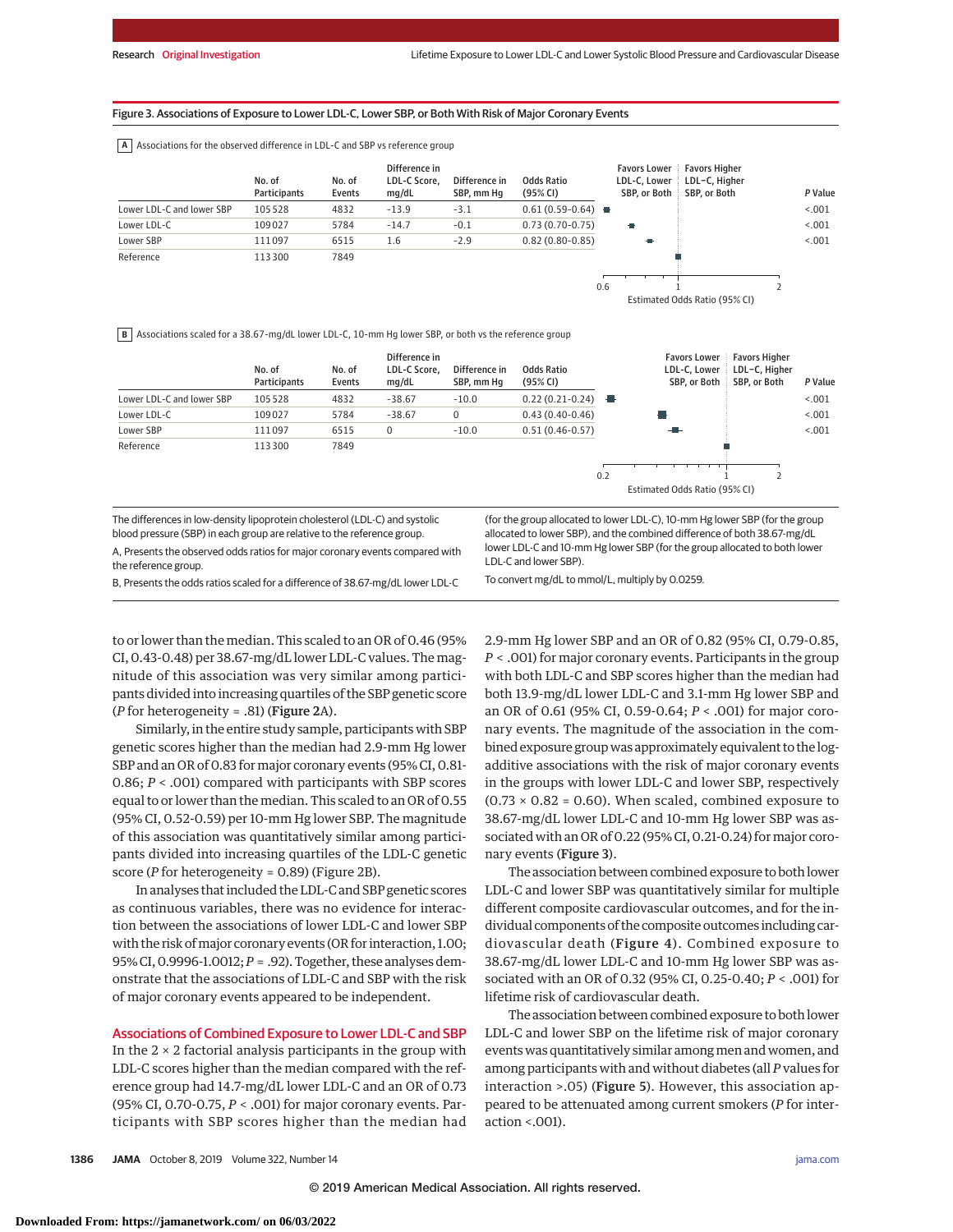#### Figure 4. Association of Combined Exposure to Both Lower LDL-C and Lower SBP With Various Cardiovascular Outcomes

**A** Association for the observed differences in LDL-C and SBP vs the reference group

|                                                 | No. of<br>Events | Difference in<br>LDL-C Score.<br>mq/dL | Difference in<br>SBP, mm Hq | <b>Odds Ratio</b><br>(95% CI) | <b>Favors Both</b><br>Lower LDL-C<br>and Lower SBP | <b>Favors Both</b><br>Higher LDL-C<br>and Higher SBP | P Value |
|-------------------------------------------------|------------------|----------------------------------------|-----------------------------|-------------------------------|----------------------------------------------------|------------------------------------------------------|---------|
| Primary outcome                                 |                  |                                        |                             |                               |                                                    |                                                      |         |
| Major coronary events                           | 24980            | $-13.9$                                | $-3.1$                      | $0.61(0.59-0.64)$             | П                                                  |                                                      | < 0.001 |
| Secondary outcomes                              |                  |                                        |                             |                               |                                                    |                                                      |         |
| Major cardiovascular events                     | 26799            | $-13.9$                                | $-3.1$                      | $0.65(0.63 - 0.68)$           | П                                                  |                                                      | < 0.001 |
| Coronary death or nonfatal MI                   | 19243            | $-13.9$                                | $-3.1$                      | $0.65(0.62 - 0.68)$           | ÷                                                  |                                                      | < 0.001 |
| Coronary death, nonfatal MI, or ischemic stroke | 23796            | $-13.9$                                | $-3.1$                      | $0.68(0.66 - 0.71)$           |                                                    |                                                      | < 0.001 |
| Nonfatal MI                                     | 18093            | $-13.9$                                | $-3.1$                      | $0.64(0.61-0.67)$             | o                                                  |                                                      | < 0.001 |
| Coronary revascularization                      | 8388             | $-13.9$                                | $-3.1$                      | $0.53(0.50-0.56)$             |                                                    |                                                      | < 0.001 |
| Ischemic stroke                                 | 5565             | $-13.9$                                | $-3.1$                      | $0.80(0.74-0.87)$             |                                                    |                                                      | < 0.001 |
| Coronary death                                  | 2907             | $-13.9$                                | $-3.1$                      | $0.69(0.62 - 0.77)$           |                                                    |                                                      | < 0.001 |
|                                                 |                  |                                        |                             | 0.5                           |                                                    |                                                      |         |

Estimated Odds Ratio (95% CI)

**B** Associations scaled for 38.67-mg/dL lower LDL-C and 10-mm Hg lower SBP vs the reference group

|                                                 | No. of<br>Events | Difference in<br>LDL-C Score.<br>mq/dL | Difference in<br>SBP, mm Hq | <b>Odds Ratio</b><br>(95% CI) | <b>Favors Both</b><br>Lower LDL-C<br>and Lower SBP | <b>Favors Both</b><br>Higher LDL-C<br>and Higher SBP | P Value |
|-------------------------------------------------|------------------|----------------------------------------|-----------------------------|-------------------------------|----------------------------------------------------|------------------------------------------------------|---------|
| Primary outcome                                 |                  |                                        |                             |                               |                                                    |                                                      |         |
| Major coronary events                           | 24980            | $-38.67$                               | $-10$                       | $0.22(0.21-0.24)$             |                                                    |                                                      | < 0.01  |
| Secondary outcomes                              |                  |                                        |                             |                               |                                                    |                                                      |         |
| Major cardiovascular events                     | 26799            | $-38.67$                               | $-10$                       | $0.27(0.25-0.29)$             | o                                                  |                                                      | < 0.001 |
| Coronary death or nonfatal MI                   | 19243            | $-38.67$                               | $-10$                       | $0.26(0.24-0.29)$             | ÷                                                  |                                                      | < 0.001 |
| Coronary death, nonfatal MI, or ischemic stroke | 23796            | $-38.67$                               | $-10$                       | $0.31(0.28-0.33)$             |                                                    |                                                      | < 0.001 |
| Nonfatal MI                                     | 18093            | $-38.67$                               | $-10$                       | $0.25(0.23-0.28)$             |                                                    |                                                      | < 0.001 |
| Coronary revascularization                      | 8388             | $-38.67$                               | $-10$                       | $0.14(0.13-0.15)$             | ÷                                                  |                                                      | < 0.001 |
| Ischemic stroke                                 | 5565             | $-38.67$                               | $-10$                       | $0.51(0.42 - 0.61)$           |                                                    |                                                      | < 0.001 |
| Coronary death                                  | 2907             | $-38.67$                               | $-10$                       | $0.32(0.25-0.40)$             |                                                    |                                                      | < 0.001 |
|                                                 |                  |                                        |                             |                               |                                                    |                                                      |         |
|                                                 |                  |                                        |                             | 0.1                           |                                                    | 4                                                    |         |
|                                                 |                  |                                        |                             |                               | Estimated Odds Ratio (95% CI)                      |                                                      |         |

A, Presents differences in low-density lipoprotein cholesterol (LDL-C) levels and systolic blood pressure (SBP), and the odds ratio for various cardiovascular events for the group with both LDL-C and SBP genetic scores higher than the median compared with the reference group.

B, Presents the same associations scaled for the combined exposure to 38.67-mg/dL lower LDL-C and 10-mm Hg lower SBP. To convert mg/dL to mmol/L, multiply by 0.0259.

#### Assessment of Dose-Response

In a  $4 \times 4$  factorial analysis, exposure to any increasingly greater combination of lower LDL-C and lower SBP was associated with a correspondingly lower risk of major coronary events (Figure 6). In ameta-regression analysis of the associations between differences in LDL-C and SBP and the risk of a major coronary event in each of these 16 groups, combined exposure to 38.67-mg/dL lower and 10-mm Hg lower SBP was associated with an OR of 0.22 for major coronary events (95% CI, 0.17-0.26; *P* < .001), which is very similar to the scaled ORs presented above (eTable 4 in the [Supplement\)](https://jama.jamanetwork.com/article.aspx?doi=10.1001/jama.2019.14120&utm_campaign=articlePDF%26utm_medium=articlePDFlink%26utm_source=articlePDF%26utm_content=jama.2019.14120).

#### Sensitivity Analyses

The results of all analyses remained essentially unchanged when repeated using unweighted LDL-C and SBP genetic scores and when using genetic scores weighted by external exome consortia associations with LDL-C and SBP, respectively (eTable 5 in the [Supplement\)](https://jama.jamanetwork.com/article.aspx?doi=10.1001/jama.2019.14120&utm_campaign=articlePDF%26utm_medium=articlePDFlink%26utm_source=articlePDF%26utm_content=jama.2019.14120). Furthermore, in analyses using generalized linear models to estimate relative risks (RRs) using logbinomial regression and a log link function, the RR associated with lifetime exposure to 38.67-mg/dL lower LDL-C and 10-mm Hg lower SBPwas very similar to the OR estimated using

both logistic regression or a logit-binomial regression (RR, 0.24; 95% CI, 0.19-0.29;*P* < .001). Because the associations of LDL-C with cardiovascular diseasemay bemediated by changes in the concentration of circulating LDL particles as measured by apolipoprotein B (apo B), rather than by the concentration of cholesterol carried by those particles as measured by plasma LDL-C, all analyses were repeated using directly measured changes in apo B rather than changes in LDL-C.<sup>24</sup> In these analyses, combined exposure to 30-mg/dL lower apo B and 10-mm Hg lower SBP was associated with an OR of 0.20 for major coronary events (95% CI, 0.18-0.21; *P* < .001) (eTable 6 in the [Supplement\)](https://jama.jamanetwork.com/article.aspx?doi=10.1001/jama.2019.14120&utm_campaign=articlePDF%26utm_medium=articlePDFlink%26utm_source=articlePDF%26utm_content=jama.2019.14120).

#### External Replication

Among 60 801 coronary artery disease cases and 123 504 controls in the CARDIoGRAMplusC4D consortium studies, a 38.67-mg/dL lower LDL-C was associated with an OR of 0.48 (95%CI, 0.43-0.54; *P* < .001) for coronary artery disease and a 10-mm Hg lower SBP was associated with an OR of 0.57 (95% CI, 0.50-0.65, *P* < .001). These associations were quantitatively similar to the associations measured using individual participant data in the UK Biobank. There was no evidence of any pleiotropic effects (*P* = .52) (eTable 7 in the [Supplement\)](https://jama.jamanetwork.com/article.aspx?doi=10.1001/jama.2019.14120&utm_campaign=articlePDF%26utm_medium=articlePDFlink%26utm_source=articlePDF%26utm_content=jama.2019.14120).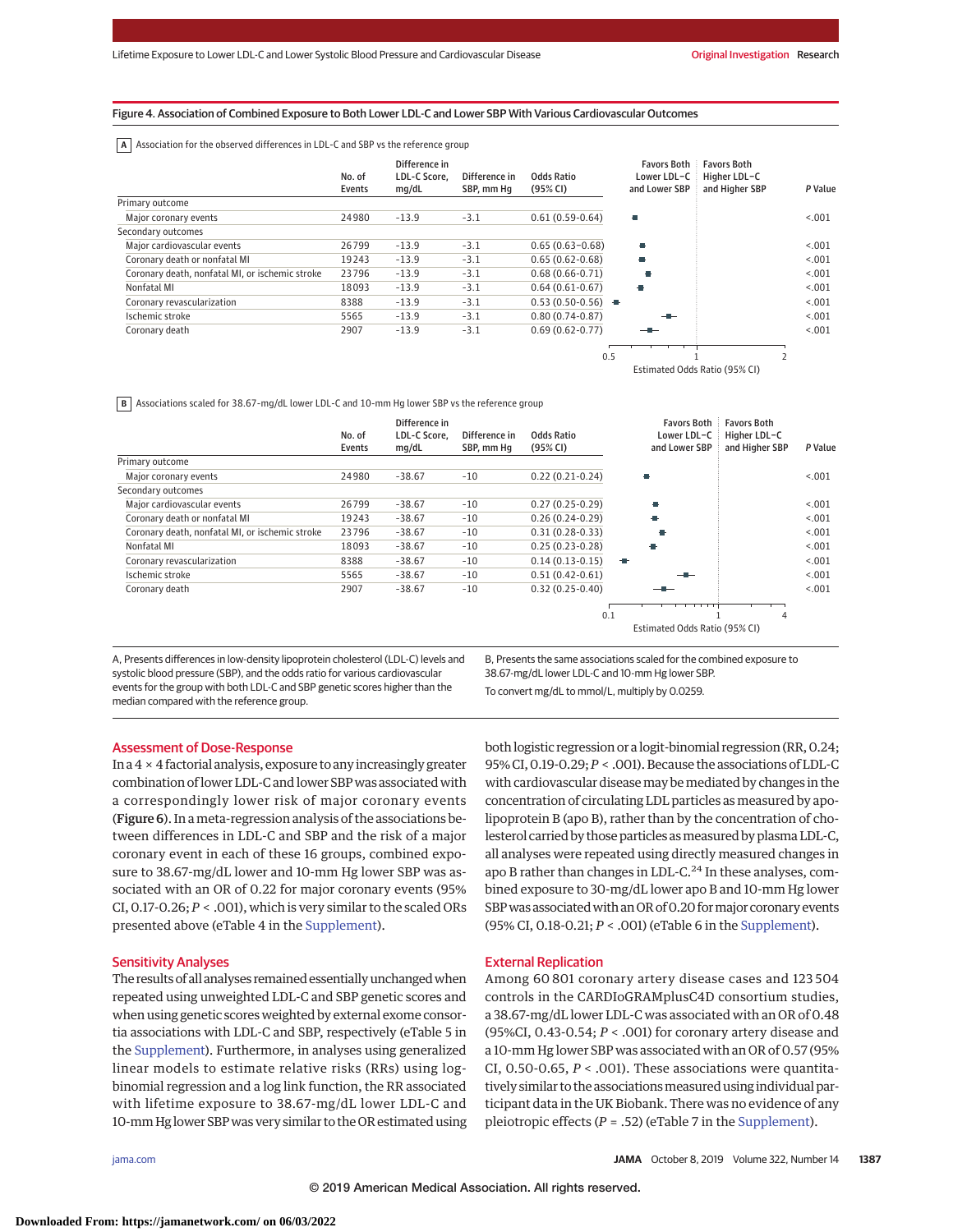#### Figure 5. Association of Combined Exposure to Both Lower LDL-C and Lower SBP With Major Coronary Events Within Subgroups

|                 | No. of<br>Participants | Difference in<br>LDL-C Score,<br>mg/dL | Difference in<br>SBP, mm Hq | <b>Odds Ratio</b><br>(95% CI) | <b>Favors Both</b><br>Lower LDL-C<br>and Lower SBP | <b>Favors Both</b><br>Higher LDL-C<br>and SBP | P Value        | P for<br>Interaction |
|-----------------|------------------------|----------------------------------------|-----------------------------|-------------------------------|----------------------------------------------------|-----------------------------------------------|----------------|----------------------|
| Sex             |                        |                                        |                             |                               |                                                    |                                               |                |                      |
| Women           | 238004                 | $-15.7$                                | $-3.6$                      | $0.64(0.60-0.69)$             | $\blacksquare$                                     |                                               | < .001         | > 0.05               |
| Men             | 200948                 | $-11.8$                                | $-2.6$                      | $0.60(0.58-0.63)$             | e.                                                 |                                               | < .001         |                      |
| Age, y          |                        |                                        |                             |                               |                                                    |                                               |                |                      |
| $\leq 65$       | 214350                 | $-16.9$                                | $-3.3$                      | $0.62(0.57-0.67)$             | ÷                                                  |                                               | < .001         |                      |
| >65             | 224602                 | $-10.9$                                | $-2.9$                      | $0.61(0.59-0.64)$             | ÷                                                  |                                               | < .001         | > 0.05               |
| <b>Diabetes</b> |                        |                                        |                             |                               |                                                    |                                               |                |                      |
| No              | 368728                 | $-13.9$                                | $-3.2$                      | $0.61(0.58-0.64)$             | T.                                                 |                                               | < .001         |                      |
| Yes             | 70224                  | $-13.9$                                | $-2.8$                      | $0.64(0.58-0.71)$             | $-$                                                |                                               | < .001         | > 0.05               |
| Current smoker  |                        |                                        |                             |                               |                                                    |                                               |                |                      |
| No              | 407380                 | $-13.9$                                | $-3.1$                      | $0.60(0.58-0.62)$             | $\Box$                                             |                                               | < .001         | < .001               |
| Yes             | 31572                  | $-14.9$                                | $-3.0$                      | $0.75(0.67-0.85)$             |                                                    |                                               | < .001         |                      |
| Ever smoker     |                        |                                        |                             |                               |                                                    |                                               |                |                      |
| <b>No</b>       | 301463                 | $-14.4$                                | $-3.3$                      | $0.61(0.58-0.64)$             | e.                                                 |                                               | < .001         |                      |
| Yes             | 137489                 | $-12.8$                                | $-2.8$                      | $0.62(0.59-0.66)$             | ÷                                                  |                                               | < .001         | > 0.05               |
| BMI, tertile    |                        |                                        |                             |                               |                                                    |                                               |                |                      |
| 1               | 147346                 | $-15.7$                                | $-3.6$                      | $0.56(0.52-0.61)$             | -11-                                               |                                               | < .001         |                      |
| $\overline{2}$  | 146467                 | $-13.7$                                | $-3.2$                      | $0.62(0.58-0.66)$             | ÷                                                  |                                               | < .001         | .05                  |
| 3               | 145139                 | $-12.3$                                | $-2.6$                      | $0.63(0.60-0.67)$             | œ                                                  |                                               | < .001         |                      |
|                 |                        |                                        |                             |                               | 0.5                                                |                                               | $\overline{2}$ |                      |

Estimated Odds Ratio (95% CI)

**B** Associations scaled for 38.67-mg/dL lower LDL-C and 10-mm Hg lower SBP vs the reference group

|                 |                        | Difference in         |                             |                               | <b>Favors Both</b>            | <b>Favors Both</b>      |         |                      |
|-----------------|------------------------|-----------------------|-----------------------------|-------------------------------|-------------------------------|-------------------------|---------|----------------------|
|                 | No. of<br>Participants | LDL-C Score,<br>mg/dL | Difference in<br>SBP, mm Hq | <b>Odds Ratio</b><br>(95% CI) | Lower LDL-C<br>and Lower SBP  | Higher LDL-C<br>and SBP | P Value | P for<br>Interaction |
| Sex             |                        |                       |                             |                               |                               |                         |         |                      |
| Women           | 238004                 | $-38.67$              | $-10$                       | $0.25(0.22-0.30)$             |                               |                         | < .001  |                      |
| Men             | 200948                 | $-38.67$              | $-10$                       | $0.21(0.19-0.23)$             | ÷                             |                         | < .001  | > 0.05               |
| Age, y          |                        |                       |                             |                               |                               |                         |         |                      |
| $\leq 65$       | 214350                 | $-38.67$              | $-10$                       | $0.23(0.20-0.26)$             | --                            |                         | < .001  |                      |
| >65             | 224602                 | $-38.67$              | $-10$                       | $0.22(0.20-0.24)$             | ÷                             |                         | < .001  | > 0.05               |
| <b>Diabetes</b> |                        |                       |                             |                               |                               |                         |         |                      |
| No              | 368728                 | $-38.67$              | $-10$                       | $0.22(0.20-0.23)$             | o                             |                         | < .001  |                      |
| Yes             | 70224                  | $-38.67$              | $-10$                       | $0.25(0.21-0.31)$             |                               |                         | < .001  | > 0.05               |
| Current smoker  |                        |                       |                             |                               |                               |                         |         |                      |
| No              | 407380                 | $-38.67$              | $-10$                       | $0.21(0.19-0.22)$             | ÷                             |                         | < .001  | < .001               |
| Yes             | 31572                  | $-38.67$              | $-10$                       | $0.42(0.32 - 0.55)$           |                               |                         | < .001  |                      |
| Ever smoker     |                        |                       |                             |                               |                               |                         |         |                      |
| <b>No</b>       | 301463                 | $-38.67$              | $-10$                       | $0.21(0.19-0.24)$             | æ.                            |                         | < .001  | > 0.05               |
| Yes             | 137489                 | $-38.67$              | $-10$                       | $0.23(0.21-0.26)$             |                               |                         | < .001  |                      |
| BMI, tertile    |                        |                       |                             |                               |                               |                         |         |                      |
| 1               | 147346                 | $-38.67$              | $-10$                       | $0.17(0.15-0.20)$             | - -                           |                         | < .001  |                      |
| $\frac{2}{3}$   | 146467                 | $-38.67$              | $-10$                       | $0.23(0.20-0.25)$             |                               |                         | < .001  | .05                  |
|                 | 145139                 | $-38.67$              | $-10$                       | $0.24(0.22-0.27)$             |                               |                         | < .001  |                      |
|                 |                        |                       |                             |                               |                               |                         |         |                      |
|                 |                        |                       |                             | 0.1                           |                               | 4                       |         |                      |
|                 |                        |                       |                             |                               | Estimated Odds Ratio (95% CI) |                         |         |                      |

A, Presents differences in low-density lipoprotein cholesterol (LDL-C) levels and SBP, and the odds ratio for major coronary events for the group with both LDL-C and SBP genetic scores higher than the median compared with the reference group for subgroups of participants.

B, Presents the same associations scaled for the combined exposure to 38.67-mg/dL lower LDL-C and 10-mm Hg lower SBP.

## **Discussion**

In this study, long-term exposure to the combination of both lower LDL-C and lower SBP was associated with independent, additive, and dose-dependent lower risks of cardiovascular events. Exposure to any combination of lower LDL-C and lower SBP was associated with a corresponding log-linear, dosedependent lower risk of cardiovascular events. The results of this study have several potential implications.

First, this study helps to support the independent associations of LDL-C and SBP with the risk of cardiovascular disease. Three separate large-scale meta-analyses of prospective cohort studies including almost 2 million participants in total have previously reported that the association of combined exposure to plasma cholesterol and SBP with the risk of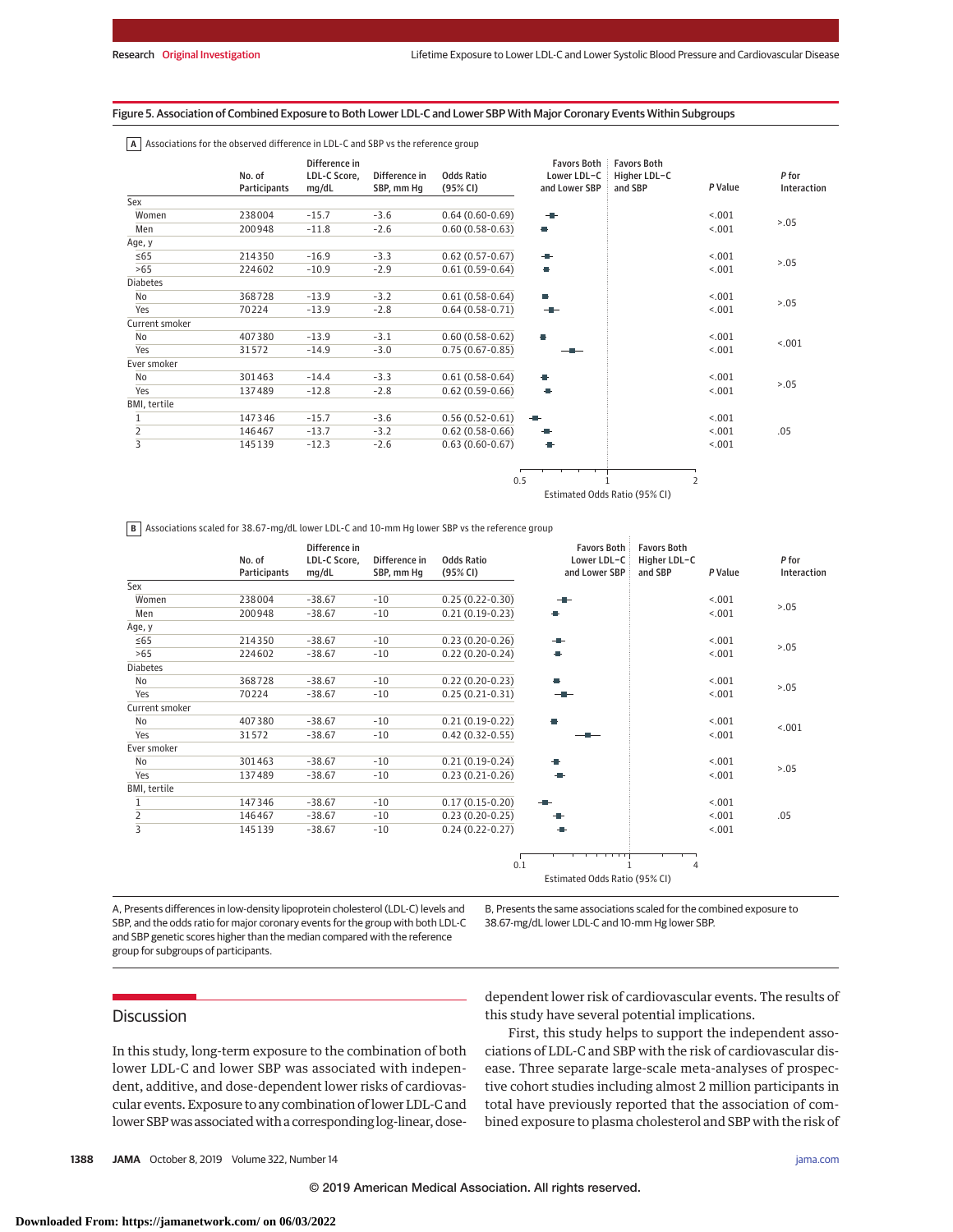



For this analysis, participants were first divided into 4 groups based on quartile value of their low-density lipoprotein cholesterol (LDL-C) genetic score; and then each group was divided into another 4 groups based on the quartile value of their systolic blood pressure (SBP) genetic score. This process produced 16 groups with exposure to increasingly greater genetic risk scores and correspondingly lower LDL-C and lower SBP compared with the reference group (defined as the group with the lowest quartile of both the LDL-C and SBP genetic scores). The risk of major coronary events for each group relative to the reference group is plotted and expressed as a proportional risk reduction (calculated as [1 −odds ratio] × 100). The dashed line is the multivariable meta-regression line. The tabular data for these analyses are presented in the [Supplement.](https://jama.jamanetwork.com/article.aspx?doi=10.1001/jama.2019.14120&utm_campaign=articlePDF%26utm_medium=articlePDFlink%26utm_source=articlePDF%26utm_content=jama.2019.14120)

cardiovascular disease was less than additive.25-27 Specifically, each of these meta-analyses reported that the association between LDL-C (or equivalently non-HDL-C) and the risk of cardiovascular disease became progressively attenuated among participants with higher baseline SBP levels. Unlike the studies included in those meta-analyses, this mendelian randomization study used genetic variants as instruments for lower LDL-C and SBP. Because genetic variants are randomly allocated at birth, this study design should be less susceptible to confounding and reverse causation compared with prospective cohort studies. Therefore, the independent and additive associations of LDL-C and SBP with the risk of cardiovascular events observed in this mendelian randomization study suggest that the less-than-additive associations observed in the prospective cohort studies may have been due to residual confounding.

Second, the log-linear, dose-dependent associations observed in this study help to clarify the shape of the association of combined exposure to lower LDL-C and SBP with the risk of cardiovascular disease. Prior meta-analyses of observational epidemiological studies, mendelian randomization studies, and randomized clinical trials have all consistently reported a dose-dependent, log-linear association between LDL-C and the risk of cardiovascular disease; and a similar dosedependent,  $log$ -linear association with SBP.<sup>1-8,25-27</sup> This study extends the results of those previous studies by demonstrating that the association between combined exposure to both lower LDL-C and lower SBP is also dose-dependent and loglinearly proportional to the combined absolute differences in LDL-C and SBP.

Third, the results of this study suggest that the magnitude of the association between combined exposure to LDL-C and SBP with lifetime risk of cardiovascular disease may depend on both themagnitude and duration of exposure to LDL-C and SBP. This conclusion is based on the observation that in this study relatively small absolute differences in combined exposure to lower LDL-C and SBP were associated with corresponding relatively large differences in risk. This finding is consistent with previous mendelian randomization studies, which have reported much larger associations with cardiovascular disease per unit change in LDL-C or SBP, respectively, compared with those reported in epidemiological studies and randomized trials.5,8-10 This study extends those findings to combined exposure to both LDL-C and SBP and suggests that the cumulative exposure to LDL-C and SBP (defined as an integration of the magnitude and duration of exposure) may be an important risk factor for lifetime risk of cardiovascular disease. Because trajectories of LDL-C and particularly SBP can vary between individuals, further research is needed to quantify more precisely the cumulative lifetime exposure to LDL-C and SBP that incorporates differing individual trajectories over the life course.<sup>28,29</sup>

Fourth, by quantifying the magnitude and clarifying the shape of the association between long-term exposure to the combination of both lower LDL and lower SBP with the risk of cardiovascular events, the results of this study can be used to inform the design of new algorithms that estimate the lifetime risk of cardiovascular disease based on a person's cumulative exposure to LDL-C and SBP. These new lifetime riskestimating algorithms can in turn be used to inform the next iteration of cardiovascular medicine prevention guidelines by providing a quantitatively rigorous method to estimate and compare the potential differences in cardiovascular risk that might be achieved with various public health strategies.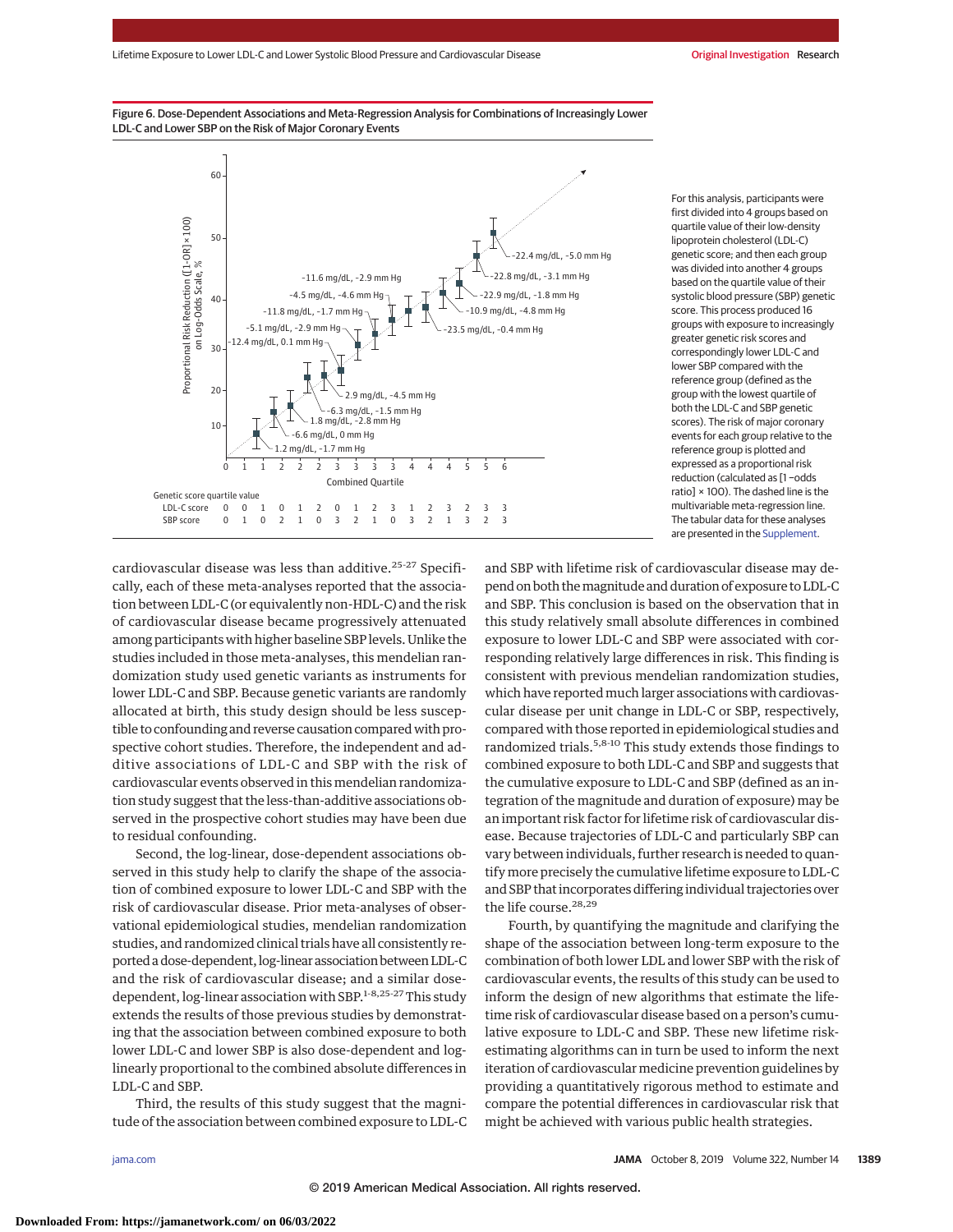#### **Limitations**

This study has several limitations. First, this study used genetic variants associated with lower LDL-C and lower SBP, respectively, as instruments of randomization to compare the association between lifetime exposure to lower LDL-C and SBP with the lifetime risk of cardiovascular disease. It did not evaluatemedications that lower LDL-C or SBP. As a result, this study does not estimate the benefits and risks associated with the long-term use of medications to maintain lower LDL-C and SBP. Second, this study does not provide evidence that outcomes associated with intrinsic physiological findings, such as naturally occurring lower levels of LDL-C or SBP, are the same as outcomes that would be associated with extrinsic drug treatment or other interventions to achieve similar plasma LDL-C or SBP levels. Therefore, the findings in this study cannot be assumed to represent the magnitude of benefit achievable from various treatments to lower LDL-C, SBP, or both.

## **Conclusions**

Lifelong genetic exposure to lower levels of low-density lipoprotein cholesterol and lower systolic blood pressure was associated with lower cardiovascular risk. However, these findings cannot be assumed to represent the magnitude of benefit achievable from treatment of these risk factors.

#### ARTICLE INFORMATION

**Accepted for Publication:** August 16, 2019. **Published Online:** September 2, 2019. doi[:10.1001/jama.2019.14120](https://jama.jamanetwork.com/article.aspx?doi=10.1001/jama.2019.14120&utm_campaign=articlePDF%26utm_medium=articlePDFlink%26utm_source=articlePDF%26utm_content=jama.2019.14120)

**Author Affiliations:** Centre for Naturally Randomized Trials, University of Cambridge, Cambridge, United Kingdom (B. A. Ference, T. B. Ference, Guo, Cupido); MRC/BHF Cardiovascular Epidemiology Unit, Department of Public Health and Primary Care, University of Cambridge, Cambridge, United Kingdom (B. A. Ference, Kaptoge, Guo, Danesh); Brigham and Women's Hospital Heart and Vascular Center, Harvard Medical School, Boston, Massachusetts (Bhatt); Department of Pharmacological and Biomolecular Sciences, University of Milan, Multimedica IRCCS, Milano, Italy (Catapano); Institute of Cardiovascular and Medical Sciences, University of Glasgow, Glasgow, United Kingdom (Packard); School of Medicine, Trinity College, Dublin, Ireland (Graham); Department of Cardiology, University of Leipzig, Leipzig, Germany (Laufs); Thrombolysis in Myocardial Infarction (TIMI) Study Group, Division of Cardiovascular Medicine, Brigham and Women's Hospital, Harvard Medical School, Boston, Massachusetts (Ruff, Sabatine); Department of Vascular Medicine, Academic Medical Center, University of Amsterdam, Amsterdam, the Netherlands (Cupido, Hovingh); MRC Population Health Research Unit, Clinical Trial Service Unit, and Epidemiological Studies Unit, Nuffield Department of Population Health, University of Oxford, Oxford, United Kingdom (Holmes); MRC Integrative Epidemiology Unit, University of Bristol, Bristol, United Kingdom (Smith); School of Public Health, Imperial Centre for Cardiovascular Disease Prevention, Department of Primary Care and Public Health, Imperial College London, London, United Kingdom (Ray); Monash University, Melbourne, Australia (Nicholls).

**Author Contributions:** Dr Ference had full access to all of the data in the study and takes responsibility for the integrity of the data and the accuracy of the data analysis. Concept and design: B. Ference, Catapano, Packard, Graham, T. Ference, Hovingh, Davey-Smith. Acquisition, analysis, or interpretation of data: B. Ference, Bhatt, Catapano, Packard, Graham, Kaptoge, T. Ference, Guo, Laufs, Ruff, Cupido, Danesh, Holmes, Ray, Nicholls, Sabatine. Drafting of the manuscript: B. Ference, Packard, Laufs.

Critical revision of the manuscript for important intellectual content: B. Ference, Bhatt, Catapano, Graham, Kaptoge, T. Ference, Guo, Laufs, Ruff, Cupido, Hovingh, Danesh, Holmes, Davey-Smith, Ray, Nicholls, Sabatine. Statistical analysis: B. Ference, Kaptoge, T. Ference, Guo, Ruff. Obtained funding: Danesh. Administrative, technical, or material support: B. Ference, Guo, Ray, Nicholls. Supervision: B. Ference, Packard, Holmes, Davey-Smith, Ray.

**Conflict of Interest Disclosures:** Dr B. Ference reported receiving grants and personal fees from Amgen, Merck & Co, and Regeneron; grants from Novartis and Esperion Therapeutics; and personal fees from Ionis Pharmaceuticals, Medicines Co, Novo Nordisk, Sanofi, Pfizer, Eli Lilly, dalCOR, Silence Therapeutics, Integral Therapeutics, CiVi Pharma, KrKa Pharmaceuticals, Mylan, American College of Cardiology, European Atherosclerosis Society, and European Society of Cardiology, and grants from Afimmune. Dr Bhatt reported receiving grants from Amarin, AstraZeneca, Bristol-Myers Squibb, Eisai, Ethicon, Medtronic, Sanofi-Aventis, The Medicines Company, Roche, Forest Laboratories and AstraZeneca, Ischemix, Pfizer, PhaseBio, Abbott, Regeneron, Idorsia, Synaptic, Amgen, Lilly, Chiesi, Ironwood, and Abbott; other support from FlowCo, PLx Pharma, Takeda, St Jude Medical (now Abbott), American College of Cardiology, Duke Clinical Research Institute, Medscape Cardiology, Regado Biosciences, Boston VA Research Institute, Clinical Cardiology, Veterans Affairs, Biotronik, Cardax, Boston Scientific, Merck, Svelte, PhaseBio, Merck, Novo Nordisk, Fractyl, and Cereno Scientific; personal fees from Belvoir Publications, Slack Publications, WebMD, Elsevier, Mayo Clinic, Population Health Research Institute, Journal of the American College of Cardiology, Harvard Clinical Research Institute (now Baim Institute for Clinical Research), TobeSoft, Boehringer Ingelheim, Bayer, Cleveland Clinic, Mount Sinai School of Medicine, Medtelligence/ ReachMD, CSL Behring, HMP Global, and Ferring Pharmaceuticals; personal fees and nonfinancial support from Society of Cardiovascular Patient Care; and nonfinancial support from the American Heart Association. Dr Catapano reported receiving grants from Pfizer, Merck, Sanofi, Regeneron, Mediolanum, and Amgen; nonfinancial support from SigmaTau, Menarini, Kowa, Recordati, and Eli Lilly; and personal fees from Merck, Sanofi, Regeneron, Pfizer, AstraZeneca, Amgen, Sigma Tau, Recordati, Aegerion, Kowa, Menarini, Eli Lilly,

Amaryt, Medco, and Genzyme. Dr Packard reported receiving grants and personal fees from Merck Sharp & Dohme and personal fees from Sanofi, Regeneron, Amgen, Daiichi-Sankyo, and Dalcor. Dr Kaptoge reported receiving grants from the UK Medical Research Council, the British Heart Foundation, and the UK National Institute of Health Research. Dr Laufs reported receiving personal fees from Merck & Co, Amgen, Pfizer, and Sanofi. Dr Ruff reported receiving grants and personal fees from Boehringer Ingelheim, Daiichi Sankyo, MedImmune, and the National Institutes of Health; personal fees from Bayer, Bristol-Myers Squibb, Janssen, Pfizer, Portola, and Anthos and serving as a member of the TIMI Study Group, which has received institutional research grant support through Brigham and Women's Hospital, Abbott, Amgen, Aralez, AstraZeneca, Bayer Healthcare Pharmaceuticals Inc, BRAHMS, GlaxoSmithKline, Intarcia, Novartis Pfizer, Poxel, Quark Pharmaceuticals, Roche, Takeda, The Medicines Company, and Zora Biosciences. Dr Cupido reported receiving grants from Amgen. Dr Hovingh reported receiving grants from ZonMW, national science institute, and VIDI; serving as consultant and speaker for biotech and pharmaceutical companies that develop molecules that influence lipoprotein metabolism, including Regeneron, Pfizer, Merck Sharp & Dohme, Sanofi, and Amgen; having served until April 2019 as principal investigator for clinical trials funded by Amgen, Sanofi, Eli Lilly, Novartis, Kowa, Genzyme, Cerenis, Pfizer, Dezima, AstraZeneca; and being partly employed by Novo Nordisk. Dr Danesh reported receiving grants, personal fees, and nonfinancial support from Merck Sharp & Dohme and Novartis and grants from the British Heart Foundation, the European Research Council, the National Institute for Health Research, National Health Service Blood and Transplant, Pfizer, UK Medical Research Council, Wellcome Trust, and AstraZeneca. Dr Ray reported receiving grants and personal fees from Amgen, Merck Sharp & Dohme, Regeneron, Sanofi, and Pfizer and personal fees from AbbVie, Boehringer Ingelheim, Cerenis, Cipla, Dr Reddy's Laboratories, Novartis, Kowa, Esperion, The Medicines Company, Novo Nordisk, AstraZeneca, Daiichi Sankyo, Bayer, Algorhythm, Akcea, Zuelliing Pharma, and Takeda. Dr Nicholls reported receiving grants from AstraZeneca, Amgen, Anthera, Eli Lilly, Esperion, Novartis, Cerenis, The Medicines Company, Resverlogix, InfraReDx, Roche, Sanofi-Regeneron, and LipoScience; in addition, Dr Nicholls is a named inventor on a patent focused on PCSK9 inhibitors issued, he receives no funds in respect to this.